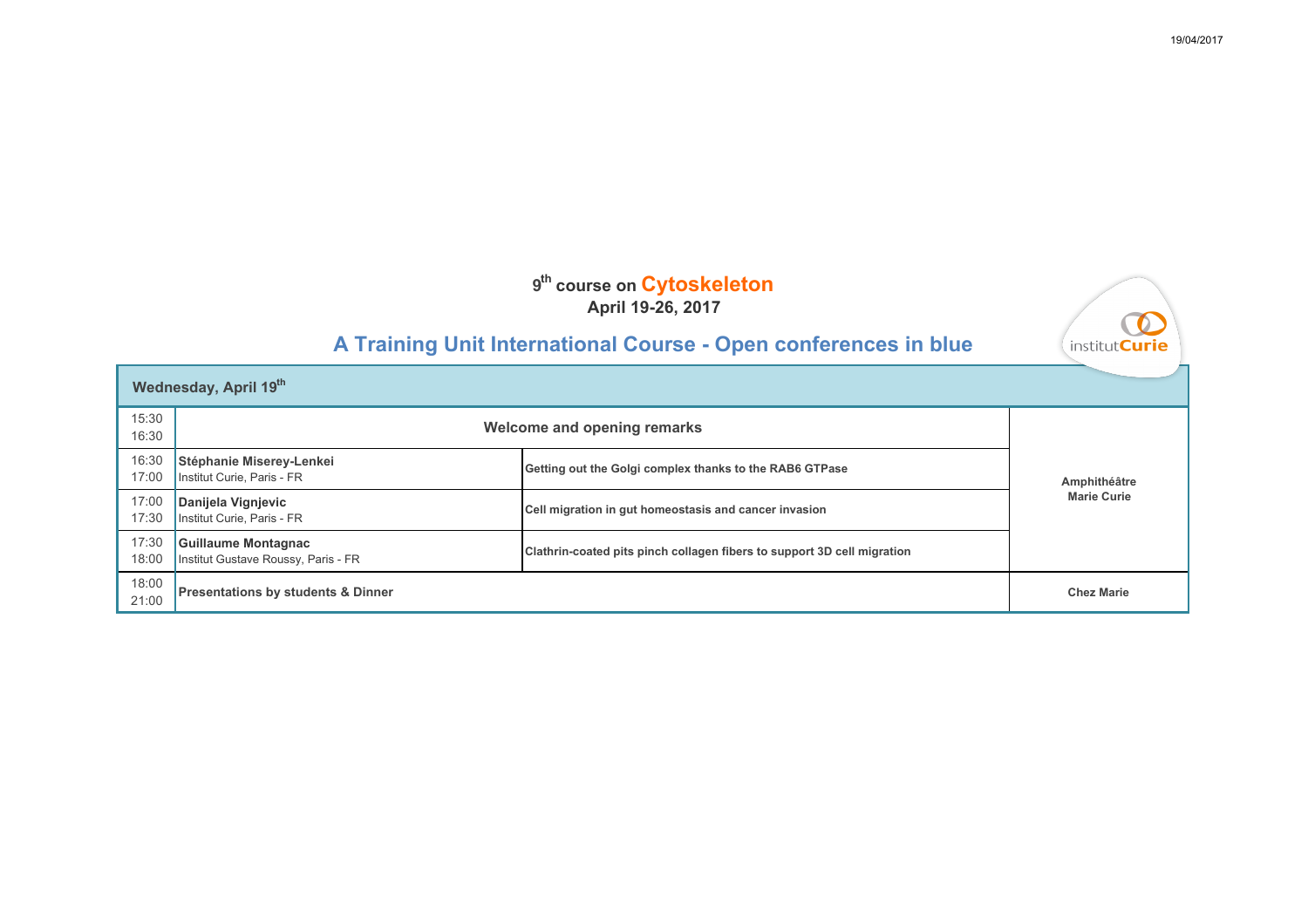## **A Training Unit International Course - Open conferences in blue**

| Thursday, April 20th |                                                                    |                                                                                                                                      |                            |
|----------------------|--------------------------------------------------------------------|--------------------------------------------------------------------------------------------------------------------------------------|----------------------------|
| 09:30<br>10:30       | <b>Franck Perez</b><br>Institut Curie, Paris - FR                  | Microtubules, the Golgi complex and the control of the secretory routes                                                              | Amphithéâtre               |
| 10:30<br>11:30       | <b>Miguel Concha</b><br>University of Chile, Santiago - CL         | Embryo morphogenesis driven by bio-mechanical interactions with<br>extra-embryonic tissue<br>Part 1: Tissue spreading during epiboly | <b>BDD</b>                 |
| 11:30<br>12:00       | <b>BREAK</b>                                                       |                                                                                                                                      | <b>Hall BDD</b>            |
| 12:00<br>13:00       | Jean-Léon Maître<br>Institut Curie, Paris - FR                     | <b>Mechanics of blastocyst morphogenesis</b>                                                                                         | Amphithéâtre<br><b>BDD</b> |
| 13:00<br>14:30       | <b>LUNCH</b>                                                       |                                                                                                                                      | Green Café                 |
| 14:30<br>15:30       | <b>Arnaud Echard</b><br>Institut Pasteur, Paris - FR               | <b>F-actin oxidation and cell division</b>                                                                                           | Amphithéâtre               |
| 15:30<br>16:30       | <b>Stephanos Vassilopoulos</b><br>Institut de Myologie, Paris - FR | 3D metal-replica EM in the 21st century                                                                                              | <b>BDD</b>                 |
| 16:30<br>17:00       | <b>BREAK</b>                                                       |                                                                                                                                      | <b>Hall BDD</b>            |
| 17:00<br>21:00       | <b>Presentations by students &amp; Dinner</b>                      |                                                                                                                                      | <b>Chez Marie</b>          |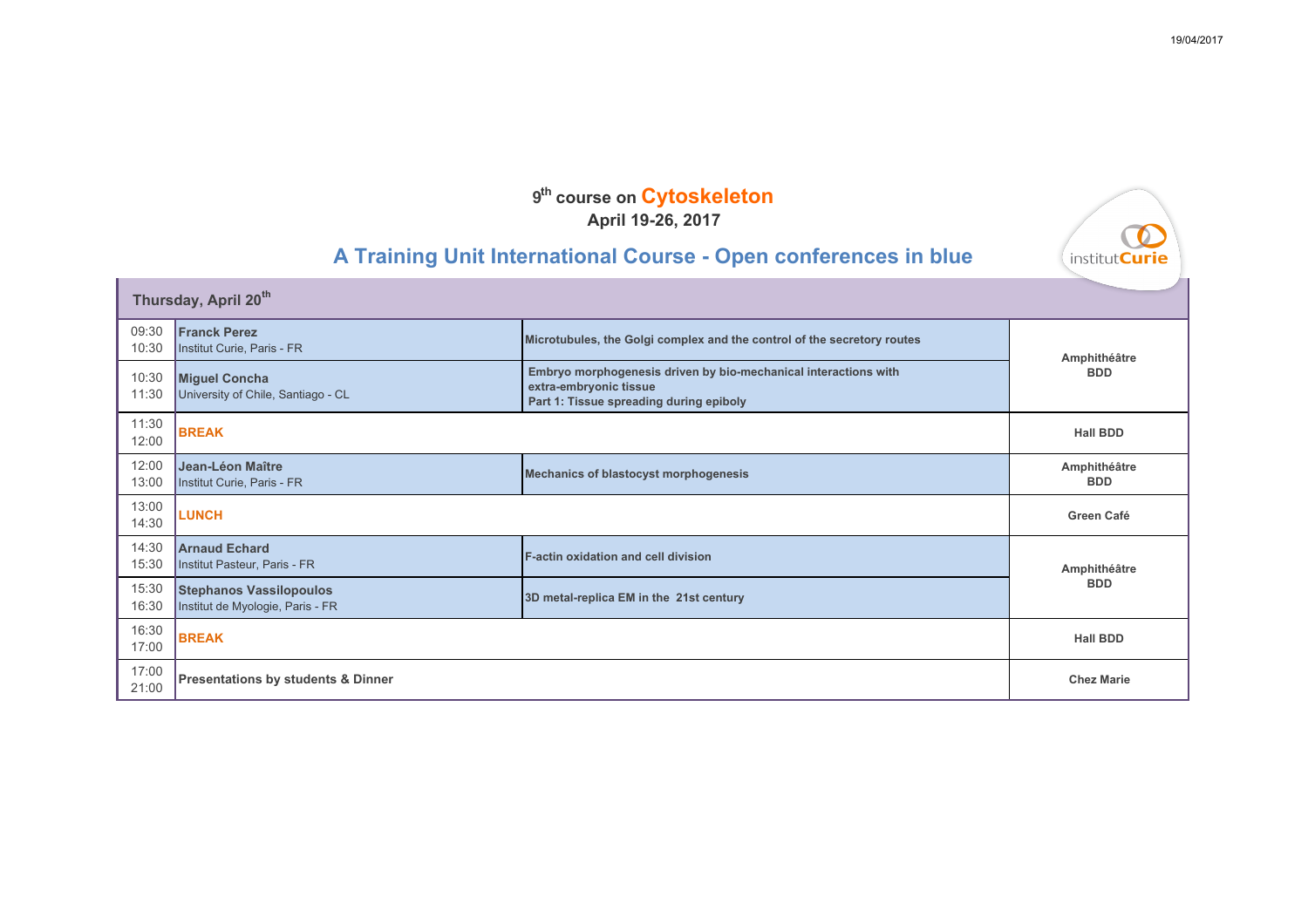# **A Training Unit International Course - Open conferences in blue**

| Friday, April 21st |                                                        |                                                                           |                                                                 |
|--------------------|--------------------------------------------------------|---------------------------------------------------------------------------|-----------------------------------------------------------------|
| 09:30<br>10:30     | Film projection: "La Saga des Nobel"                   |                                                                           | Amphithéâtre<br><b>BDD</b>                                      |
| 10:30<br>11:30     | Ana-Maria Lennon-Duménil<br>Institut Curie, Paris - FR | Dendritic cell migration: from microfluidics to in vivo imaging           | Amphithéâtre<br><b>BDD</b>                                      |
| 11:30<br>12:00     | <b>BREAK</b>                                           |                                                                           | <b>Hall BDD</b>                                                 |
| 12:00<br>13:00     | <b>Buzz Baum</b><br>MRC, London - UK                   | The eukaryotic cytoskeleton: its structure, function and evolution        | Amphithéâtre<br><b>BDD</b>                                      |
| 13:00<br>14:30     | <b>LUNCH</b>                                           |                                                                           | Green Café                                                      |
| 14:30<br>15:30     | <b>Alexandre Baffet</b><br>Institut Curie, Paris - FR  | Microtubule-dependent nuclear oscillations in embryonic neural stem cells | Amphithéâtre                                                    |
| 15:30<br>16:30     | Raphaël Voituriez<br>UPMC, Paris - FR                  | Actin flows in cell migration: from locomotion to trajectories            | <b>BDD</b>                                                      |
| 16:30<br>17:00     | <b>BREAK &amp; FREE VISIT OF THE CURIE MUSEUM</b>      |                                                                           | <b>Hall BDD</b>                                                 |
| 17:00<br>18:00     | Yohanns Bellaïche<br>Institut Curie, Paris - FR        | From cytoskeleton organization to tissue morphogenesis                    | Amphithéâtre<br><b>BDD</b>                                      |
| 20:30              | Party                                                  |                                                                           | Le Montebello boat<br>47 quai de la Tournelle - 75006,<br>Paris |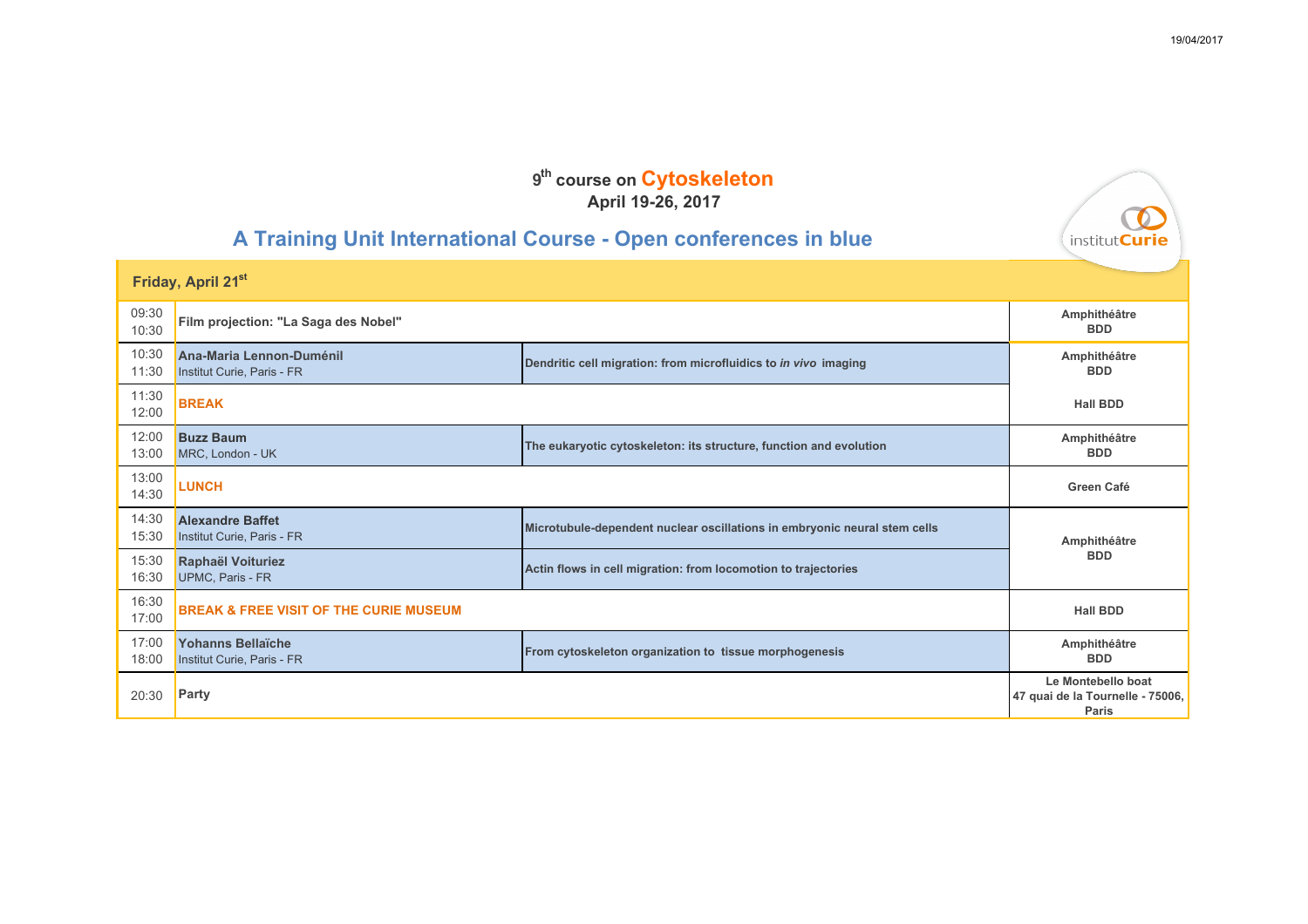| Saturday, April 22nd |                                               |                                                                                                                                                                                                                                                                                                                                                                                                                                                                                                                                                                                                                                                                                                                                                              |                   |  |
|----------------------|-----------------------------------------------|--------------------------------------------------------------------------------------------------------------------------------------------------------------------------------------------------------------------------------------------------------------------------------------------------------------------------------------------------------------------------------------------------------------------------------------------------------------------------------------------------------------------------------------------------------------------------------------------------------------------------------------------------------------------------------------------------------------------------------------------------------------|-------------------|--|
|                      | <b>CAREER DEVELOPMENT WORKSHOP AND BRUNCH</b> |                                                                                                                                                                                                                                                                                                                                                                                                                                                                                                                                                                                                                                                                                                                                                              |                   |  |
| 12:00<br>15:30       | <b>Invited speakers</b>                       | <b>Dafne Chirivino</b><br>Project Manager, Alcimed, Lausanne, Switzerland<br>Market Intelligence Analyst, Debiopharm International, Lausanne<br>Senior BRC Intellectual Property Associate, Cambridge Enterprise Limited / University of<br>Cambridge / BRC Cambridge University Hospitals NHS Foundation Trust, Cambridge, UK<br><b>Marie Schumacher</b><br>Postdoc at Novartis, Oncology Drug discovery department, Cambridge, USA<br>Junior group leader, Institut Curie, Translational Research Department, Paris, France<br>Project leader, Servier, Oncology Translational and Clinical Research Department, France<br><b>Emmanuel Derivery</b><br>Postdoc, University of Geneva, Switzerland<br>Group leader, MRC/Laboratory of Molecular Biology, UK | <b>Chez Marie</b> |  |

О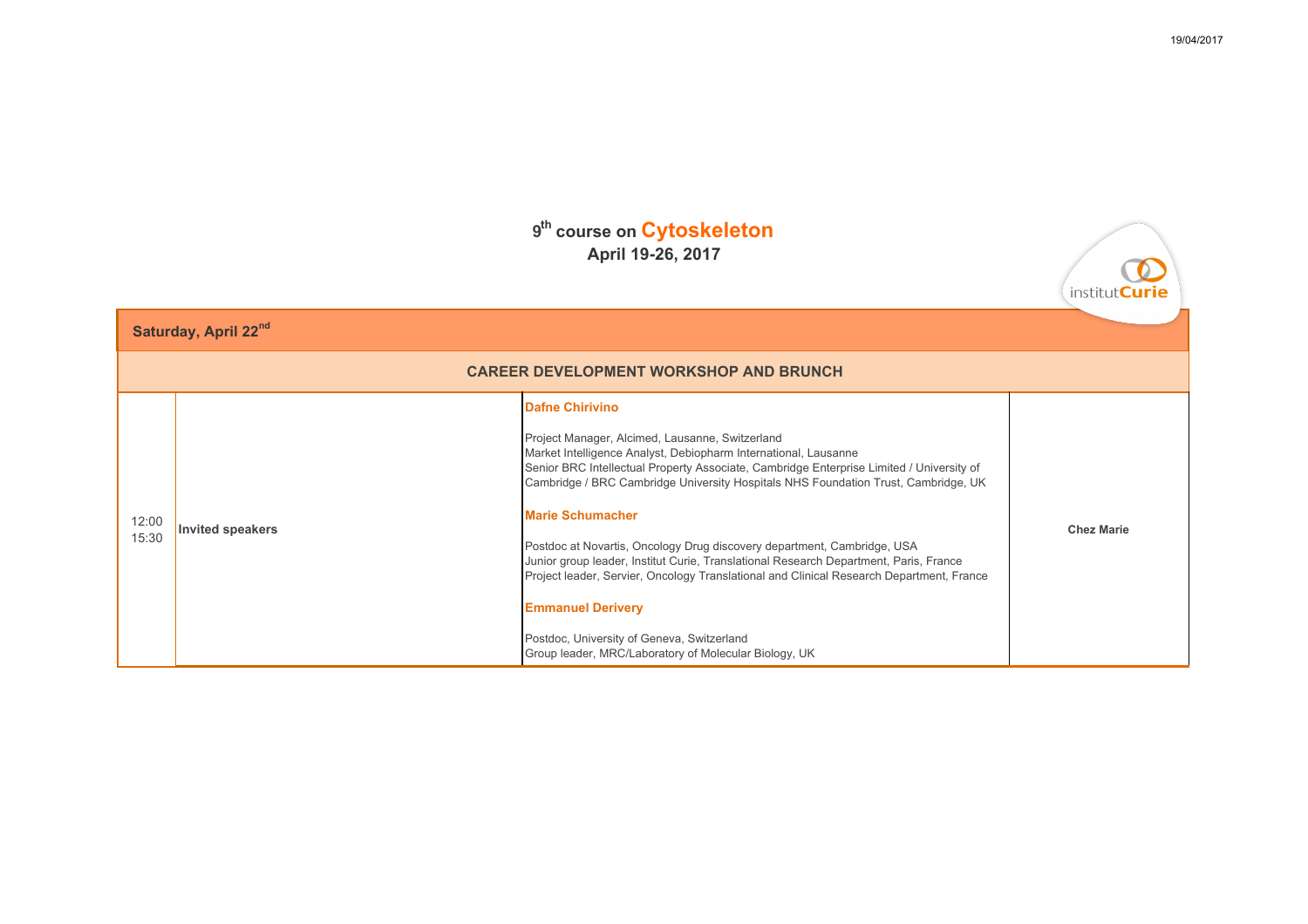| A Training Unit International Course - Open conferences in blue |                                                               |                                                                              | V<br>institut <b>Curie</b>         |
|-----------------------------------------------------------------|---------------------------------------------------------------|------------------------------------------------------------------------------|------------------------------------|
| Monday, April 24 <sup>th</sup>                                  |                                                               |                                                                              |                                    |
| 09:00<br>10:00                                                  | <b>Brian Stramer</b><br>Kings College, London - UK            | The cell biology of developmental movements                                  | Amphithéâtre                       |
| 10:00<br>11:00                                                  | <b>Guillaume Salbreux</b><br>The Franics Crick Institute - UK | Tissue morphogenesis and the cytoskeleton                                    | <b>Marie Curie</b>                 |
| 11:00<br>11:30                                                  | <b>BREAK</b>                                                  |                                                                              | <b>Salle Joliot</b>                |
| 11:30<br>12:30                                                  | <b>Erik Sahai</b><br>The Franics Crick Institute, London - UK | Using imaging to understand cancer metastasis and therapy failure (Part 1)   | Amphithéâtre<br><b>Marie Curie</b> |
| 12:30<br>13:30                                                  | <b>LUNCH</b>                                                  |                                                                              | Green Café                         |
| 13:30<br>14:30                                                  | <b>Erik Sahai</b><br>The Franics Crick Institute, London - UK | Using imaging to understand cancer metastasis and therapy failure (Part 2)   | Amphithéâtre                       |
| 14:30<br>15:30                                                  | Short talks                                                   |                                                                              | <b>Marie Curie</b>                 |
| 15:30<br>16:00                                                  | <b>BREAK</b>                                                  |                                                                              | <b>Salle Joliot</b>                |
| 16:00<br>17:00                                                  | <b>Brian Stramer</b><br>Kings College, London - UK            | Contact inhibition as a migratory cue                                        | Amphithéâtre<br><b>Marie Curie</b> |
| 17:00<br>18:00                                                  | <b>David Sherwood</b><br>Duke University, Durham - USA        | Cell invasion via exocytosis of a transient lysosome-derived membrane domain | Amphithéâtre<br><b>Marie Curie</b> |

 $\sqrt{2}$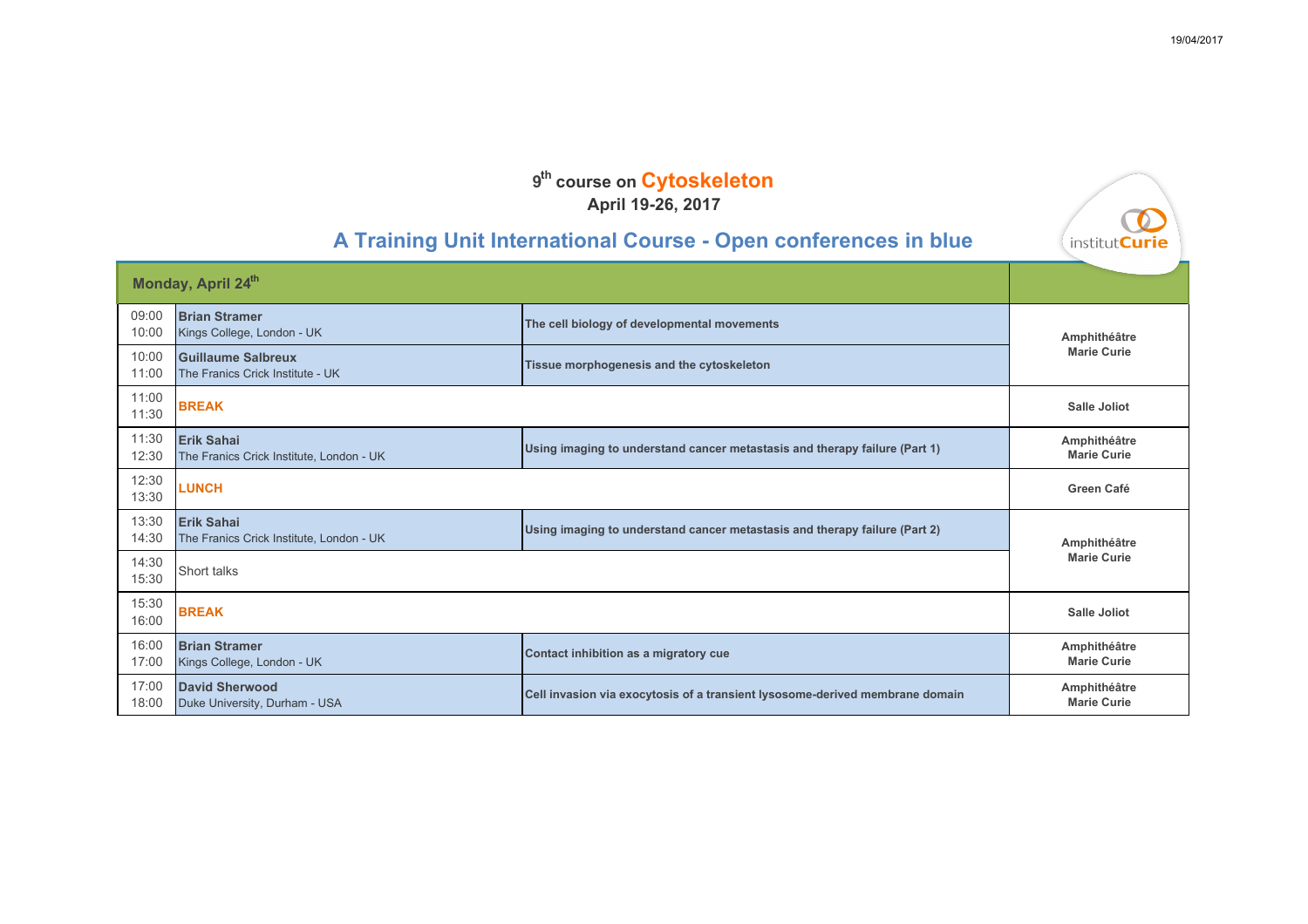## **A Training Unit International Course - Open conferences in blue**

| Tuesday, April 25 <sup>th</sup> |                                                                  |                                                                                                    |                                    |
|---------------------------------|------------------------------------------------------------------|----------------------------------------------------------------------------------------------------|------------------------------------|
| 09:30<br>10:30                  | <b>Fernando Martin-Belmonte</b><br>CSIC, Madrid - SP             | Regulation of 3D epithelial mechanosensing using micropatterned devices (Part1)                    | Amphithéâtre                       |
| 10:30<br>11:30                  | <b>Fernando Martin-Belmonte</b><br>CSIC, Madrid - SP             | Regulation of 3D epithelial mechanosensing using micropatterned devices (Part2)                    | <b>Marie Curie</b>                 |
| 11:30<br>12:00                  | <b>BREAK</b>                                                     |                                                                                                    | <b>Salle Joliot</b>                |
| 12:00<br>13:00                  | <b>Clare Waterman</b><br>NIH - USA Focal Adhesion - seminar Burg | Integration of actin dynamics and adhesion in cell migration (Part 1)                              | Amphithéâtre C. Burg               |
| 13:00<br>14:30                  | <b>LUNCH</b>                                                     |                                                                                                    | Green Café                         |
| 14:30<br>15:30                  | <b>Clare Waterman</b><br>NIH, Bethesda - USA                     | Integration of actin dynamics and adhesion in cell migration (Part 2)                              | Amphithéâtre                       |
| 15:30<br>16:30                  | Yohanns Bellaïche<br>Institut Curie, Paris - FR                  | Cell division as a cytoskeletal multicellular process                                              | <b>Marie Curie</b>                 |
| 16:30<br>17:00                  | <b>BREAK</b>                                                     |                                                                                                    | <b>Salle Joliot</b>                |
| 17:00<br>18:00                  | <b>David Sherwood</b><br>Duke University, Durham - USA           | Cell invasion in vivo: a key role for F-actin polymerization in breaching the basement<br>membrane | Amphithéâtre<br><b>Marie Curie</b> |
| 18:00<br>20:00                  | <b>Mentoring &amp; Dinner</b>                                    |                                                                                                    | <b>Chez Marie</b>                  |

 $\bullet$